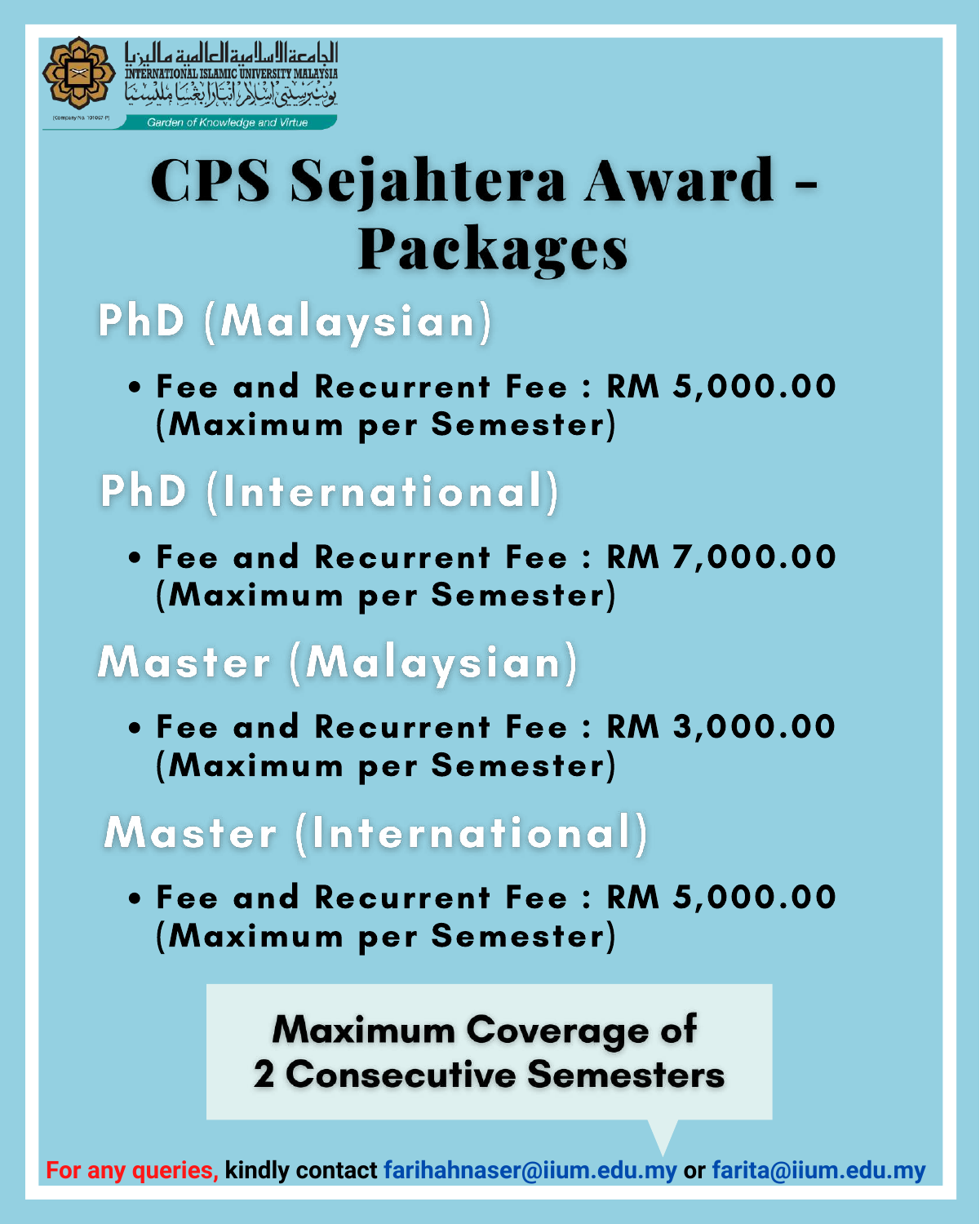

الجامعة السالمرة العالمرة و

# CPS Sejahtera Award - Eligibility Criteria

### **PhD Applicants**

- Status student must be Active
- Full time and not employed
- Progress Report Result : Very Good / CGPA 3.50 or above
- Still in Normal Study period
- Must not be recipient of any scholarship
- Recommended by respective Kulliyyah

### **Additional Merits**

- Published one (1) article in indexed journal
- Published two (2) articles in referred journal

### **Master Applicants**

- Status student must be Active
- Full time and not employed
- Progress Report Result : Very Good / CGPA 3.50 or above
- Still in Normal Study period
- Must not be recipient of any scholarship
- Recommended by respective Kulliyyah

### **Additional Merits**

Published in indexed journal

**Priority will be given to:**

- 1. Students who never received any assistantship
- 2. Needy Students
- 3.Active in programmes/events/seminar or programme<sup>"</sup>

**BIT.LY/SEJAHTERAAWARD-2122** APPLY HERE:



### CLOSING DATE: **15 APRIL 2022**

**For any queries, kindly contact farihahnaser@iium.edu.my or farita@iium.edu.my**